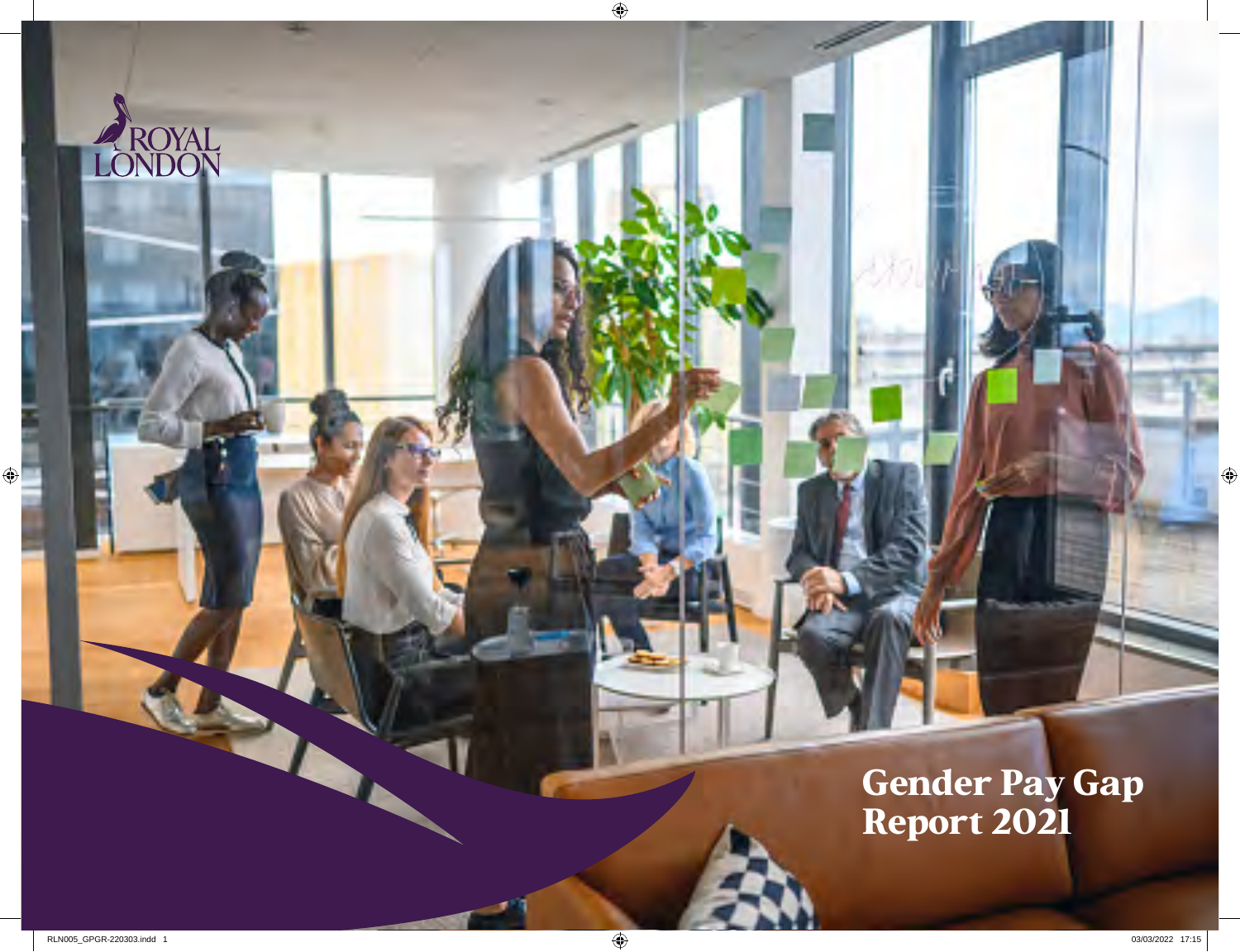# Driven by our Purpose: Protecting today, investing in tomorrow. Together we are mutually responsible.

# **Contents**

- **2 Group Chief Executive foreword**
- **3 2021 gender pay gap** 
	- **4** Median and mean gender pay and bonus gaps in 2021
	- **5** People receiving bonuses in 2021
	- **6** Pay quartiles for 2021
- **7 Progress on our action plan** 
	- **8** Championing inclusion across Royal London and beyond

**For more information about working at Royal London, please visit our career pages.**



https://www.royallondon.com/careers/

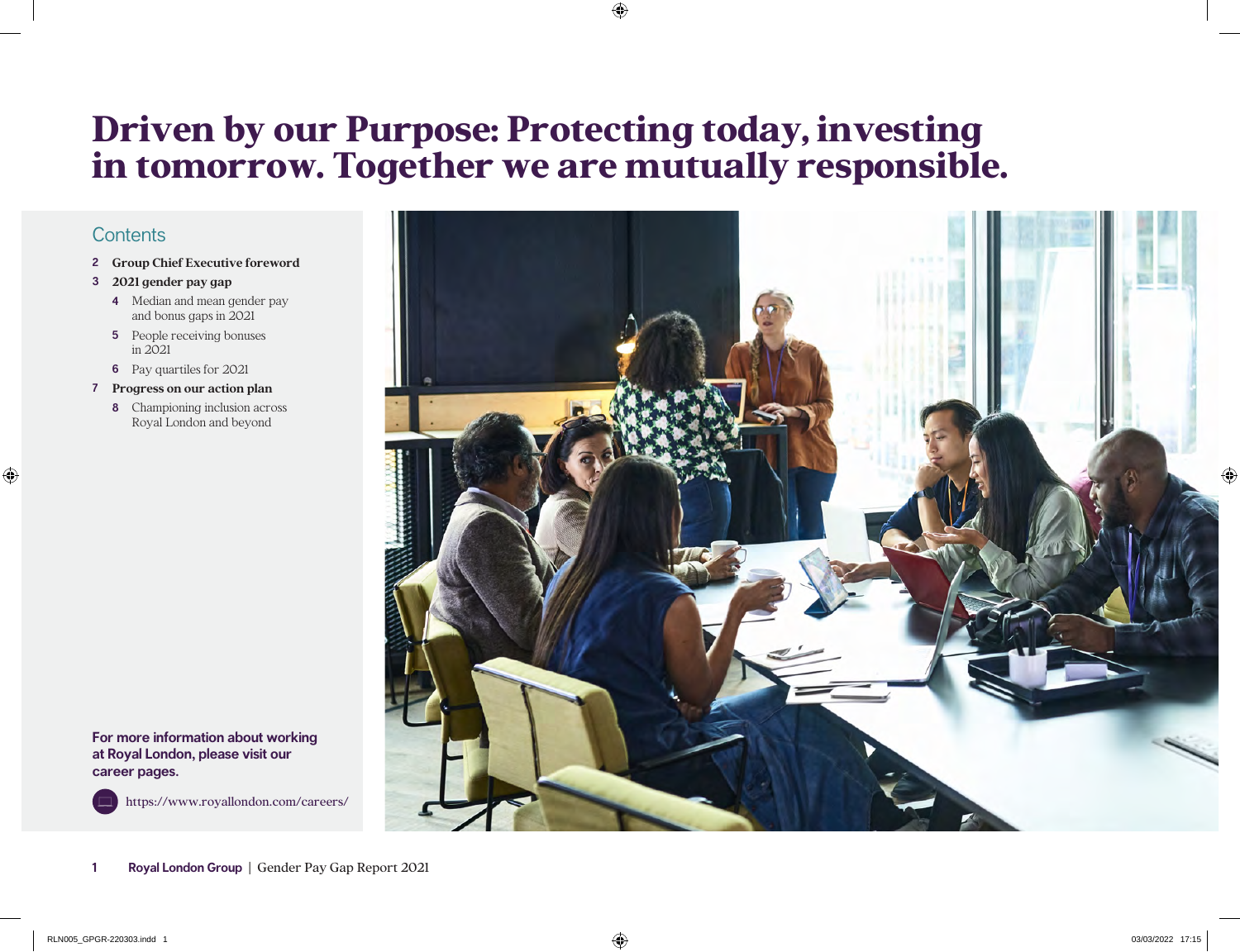# Group Chief Executive foreword



"Our positive action plan focuses on how we can make Royal London an employer of choice for women looking to further their careers while also encouraging our existing female colleagues to progress"

**Barry O'Dwyer** Group Chief Executive

We are committed to continuing to build an inclusive culture across Royal London, where our people represent the diversity of our members, customers and the communities in which we work and where all colleagues feel they can learn, develop and make a difference.

Our Gender Pay Gap Report provides us with insight into how we are living up to this commitment and, in particular, helps us to understand how we are supporting women to join, develop and progress their careers within Royal London.

This is our fifth year of gender pay gap disclosures and we have been making steady progress in closing the gap. This year, however, we have seen negative movements for some measures within the results for The Royal London Mutual Insurance Society Limited (RLMIS). The main driver is a shift in recruitment trends, leading to a greater number of women in lower paid roles. Royal London Asset Management (RLAM) continued to make progress in closing its gender pay gap but, due to a strong bonus performance relative to the rest of the Group, RLAM's inclusion has also contributed to the overall RLMIS figures declining. This is the first year we are disclosing figures for PM Central Services Ltd (Police Mutual), which we acquired in 2020. Measures for this business have seen significant improvement, largely driven by a reduction in senior management roles that were held by men.

As Gender Diversity Sponsor, I am personally committed to continuing to drive action to address our pay gap's root causes. We believe that the best way we can tackle this is to increase female representation across all levels and disciplines, and particularly across senior roles.

Through 2021 we continued to strengthen our focus on diversity and inclusion with the support of our Diversity and Inclusion Taskforce, created in early 2021. The Taskforce is made up of representatives from across our business, to ensure a range of colleague voices shape and drive our focus. We also launched a refreshed and emboldened diversity and inclusion strategy which aims to maintain our inclusive workplace while taking positive action focused on women. In addition, we confirmed our commitments to increase the number of women in senior leader roles, through a renewed HMT Women in Finance Charter target.

Our positive action plan focuses on how we can make Royal London an employer of choice for women looking to further their careers while also encouraging our existing female colleagues to progress. However, change takes time and we will continue to work to achieve that aim, tracking our successes and refining our actions based on feedback and learnings.

I can confirm that the gender pay gap statistics presented in this report are accurate.

**Barry O'Dwyer** Group Chief Executive

## HMT Women in Finance Charter

We signed up to the Women in Finance Charter in 2016 and have been working towards targets to increase the number of women in our senior leader roles. We increased our targets at the beginning of 2021 with a commitment to reach 42% women in senior roles by 2025. At 31 December 2021, our position was 36%. Our focus is ensuring we have good representation across all of our business areas, including those whose talent pools are traditionally largely male-dominated, such as technology and asset management. Across 2021, only 28% of applications to our senior roles were from women; however women made up 33% of interviewees and 32% of appointments in that group. Attracting women externally to apply for our senior roles within financial services remains challenging in a competitive market. We are aware of this and will be working on improving applicant ratios.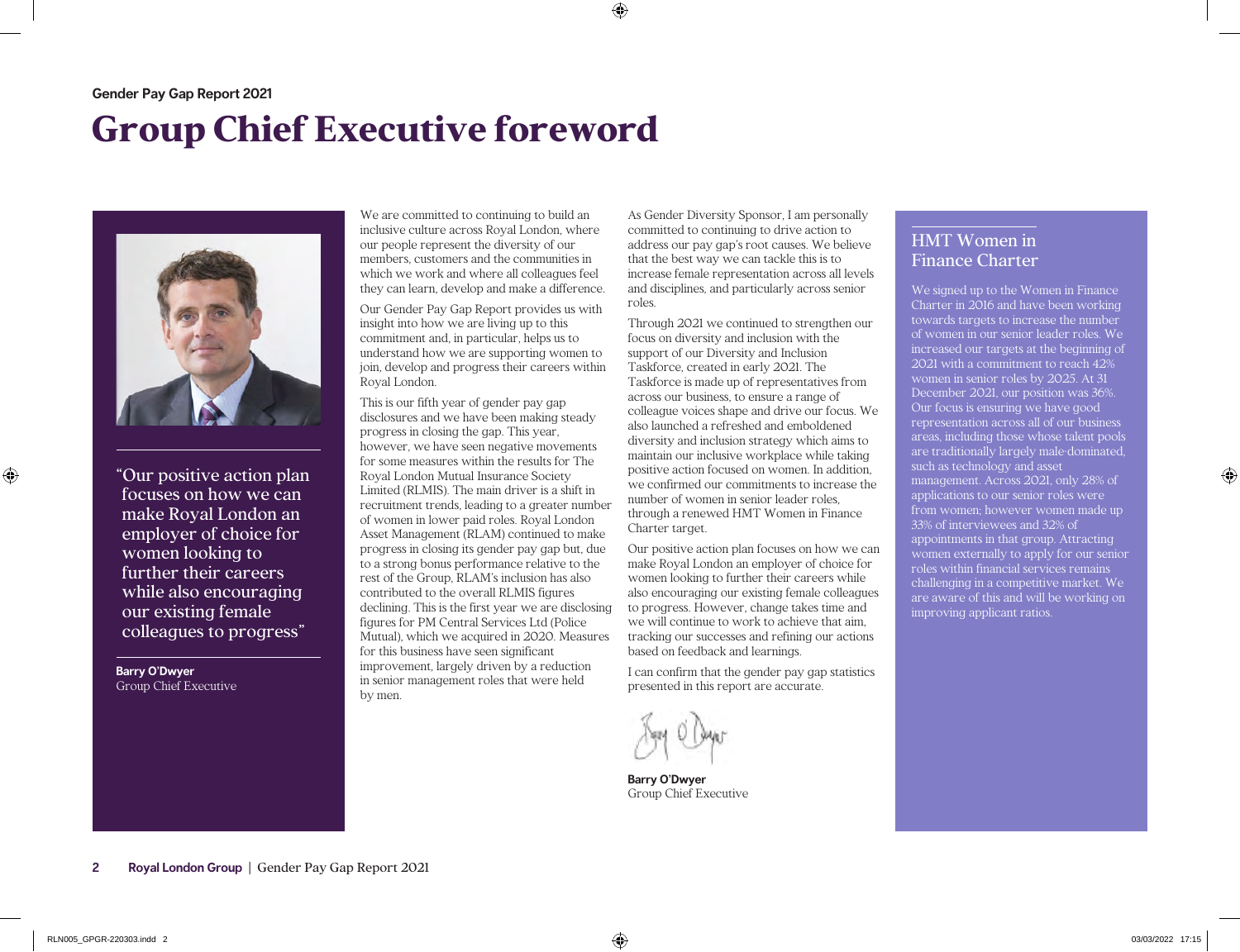# 2021 gender pay gap

## **Gender pay gap reporting**

UK companies with 250 or more employees are required to publish annual reports on their gender pay gap. The gender pay gap statistics measure the differences in the average pay of men and women regardless of the job they do in an organisation. It is not the same as an equal pay audit (which we also carry out each year), which compares the pay of men and women who do the same, or similar, work.

At the time of reporting, to April 2021, our employing entity in the UK – The Royal London Mutual Insurance Society Limited (RLMIS) – had 3,901 employees. 391 Royal London Asset Management (RLAM) colleagues are included within that number as they are employed by RLMIS. RLAM is not required to report independently; however, we choose to publish its results in the interests of full transparency. RLAM operates in the asset management industry with its distinctly different pay structures and market for talent, so its results are notably different from the rest of the Group. Following its acquisition by the Royal London Group in October 2020, we also include Police Mutual as a standalone entity alongside RLMIS in the report for the first time. In the April 2021 reporting period, Police Mutual's 303 colleagues were employed by a separate entity and therefore their figures are reported separately, in line with legislation. Our approach to addressing the gender pay gap, as outlined in the report, covers the whole Group, including RLAM and Police Mutual.

## **Our 2021 gender pay gap**

This year we are disappointed to report we have seen some of the headline measures go against the general trends of progress that we have reported in previous Gender Pay Gap Reports. While there have been some positive movements in the RLAM and Police Mutual populations, for the main RLMIS population the median and mean pay and bonus gaps have widened. We have identified two key underlying reasons behind the changes:

- The gaps have been impacted by the gender split of our recruitment into lower graded roles. In the year since our last reporting period, we hired 248 new people into our lowest graded roles and, of these, two-thirds were women, which is higher than usual. Many people in these roles are attracted by the flexibility they offer; however, as these roles are at the lower-end of our pay range, the gender recruitment split has had a negative effect on some aspects of our figures. We have modelled that the key RLMIS mean and median pay gaps would be comparable to 2020 levels had the recruitment split followed a similar pattern to previous years.
- While there has been good progress for our RLAM population in isolation, 2020 was a notably strong year for bonuses in that part of the Group relative to other areas. This, together with RLAM's gender profile being heavily male orientated (which is in line with the wider asset management industry), has contributed to the gaps increasing at the RLMIS level.

As well as understanding any gender pay gaps, we are also committed to taking action on the findings (detailed on Page 7), such as implementing female-focused internal programmes aimed at retaining, developing and



empowering women. These are open to all colleagues but we encourage women to sign up. The programmes include Career Confidence (detailed on Page 9), Inclusion Networks Mentoring (detailed on Page 9) and our Empowering Talent programme for senior women. Our talent strategy complements these initiatives by identifying emerging female talent and ensuring targeted development supports their progression

3,901 Royal London employees

303 Police Mutual employees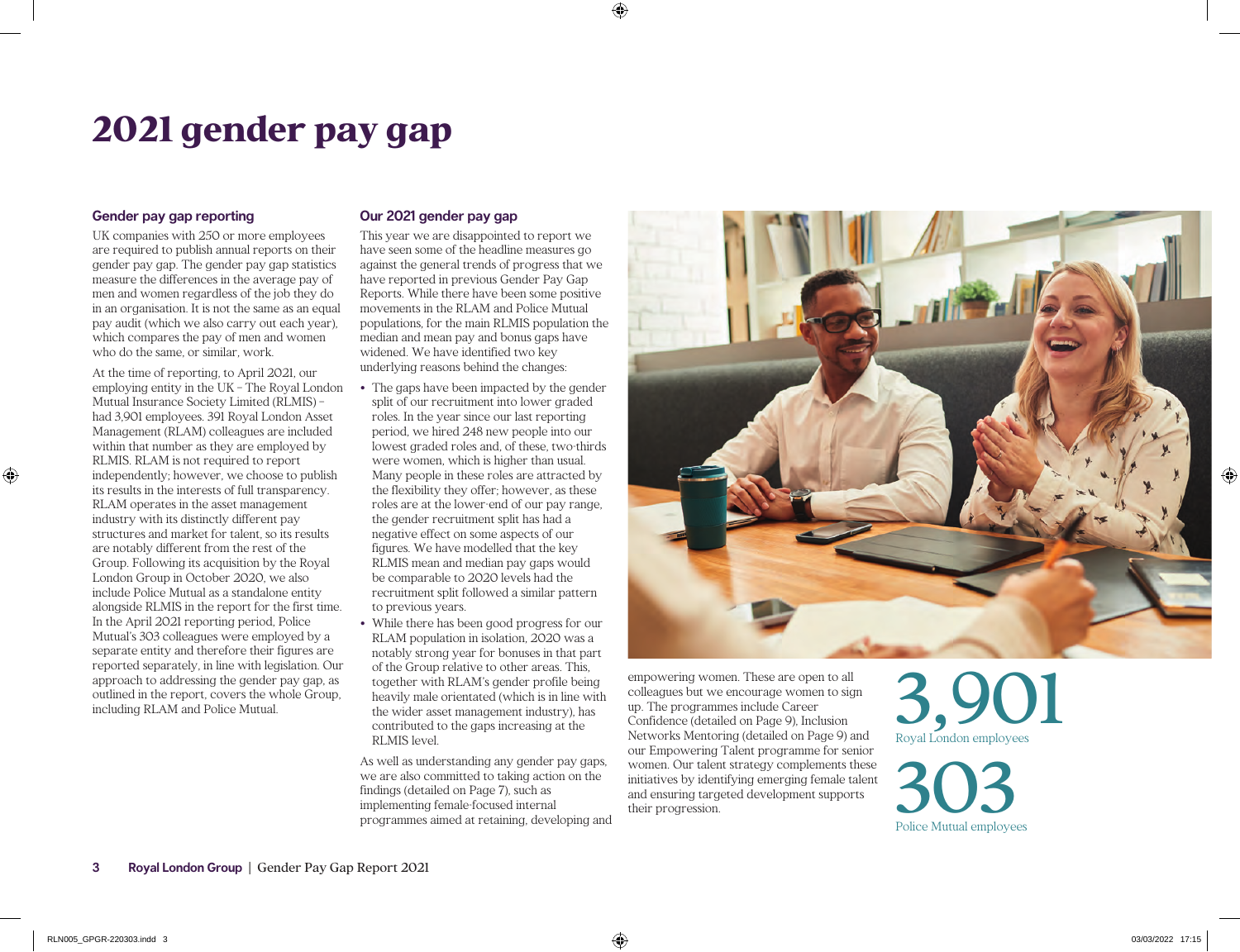# Median and mean gender pay and bonus gaps in 2021

## **Median pay gap**

The difference between the middle-ranking man's overall pay and the middle-ranking woman's

## **Mean pay gap**

The difference between the average overall pay per man and average overall pay per woman

## **Median bonus gap**

The difference between the middle-ranking man's bonus and the middle-ranking woman's

## **Mean bonus gap**

The difference between the average bonus per man and average bonus per woman

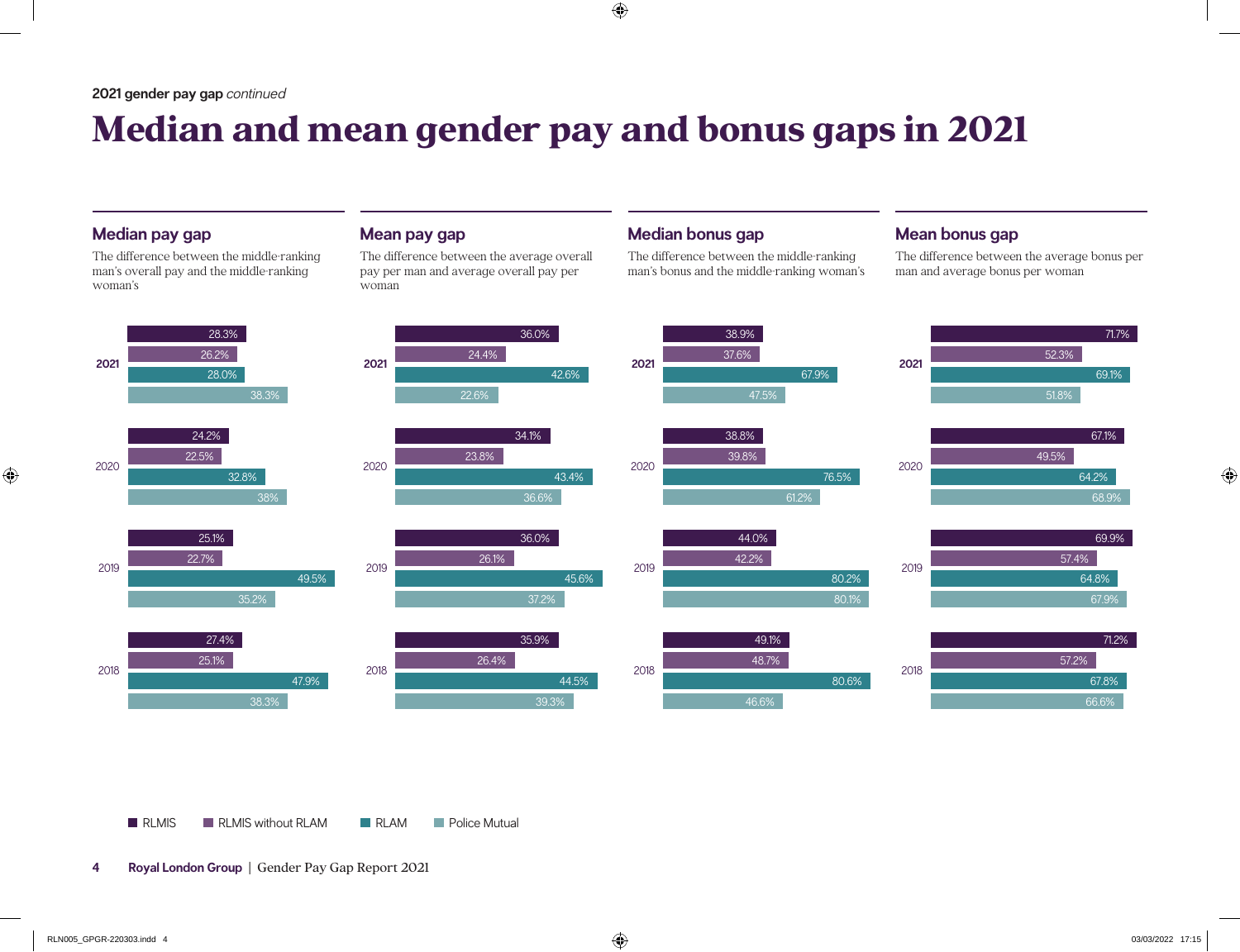# People receiving bonuses in 2021

# **Proportion of women and men who received a bonus**



■ Women who received a bonus ■ Women who received no bonus ■ Men who received a bonus Men who received no bonus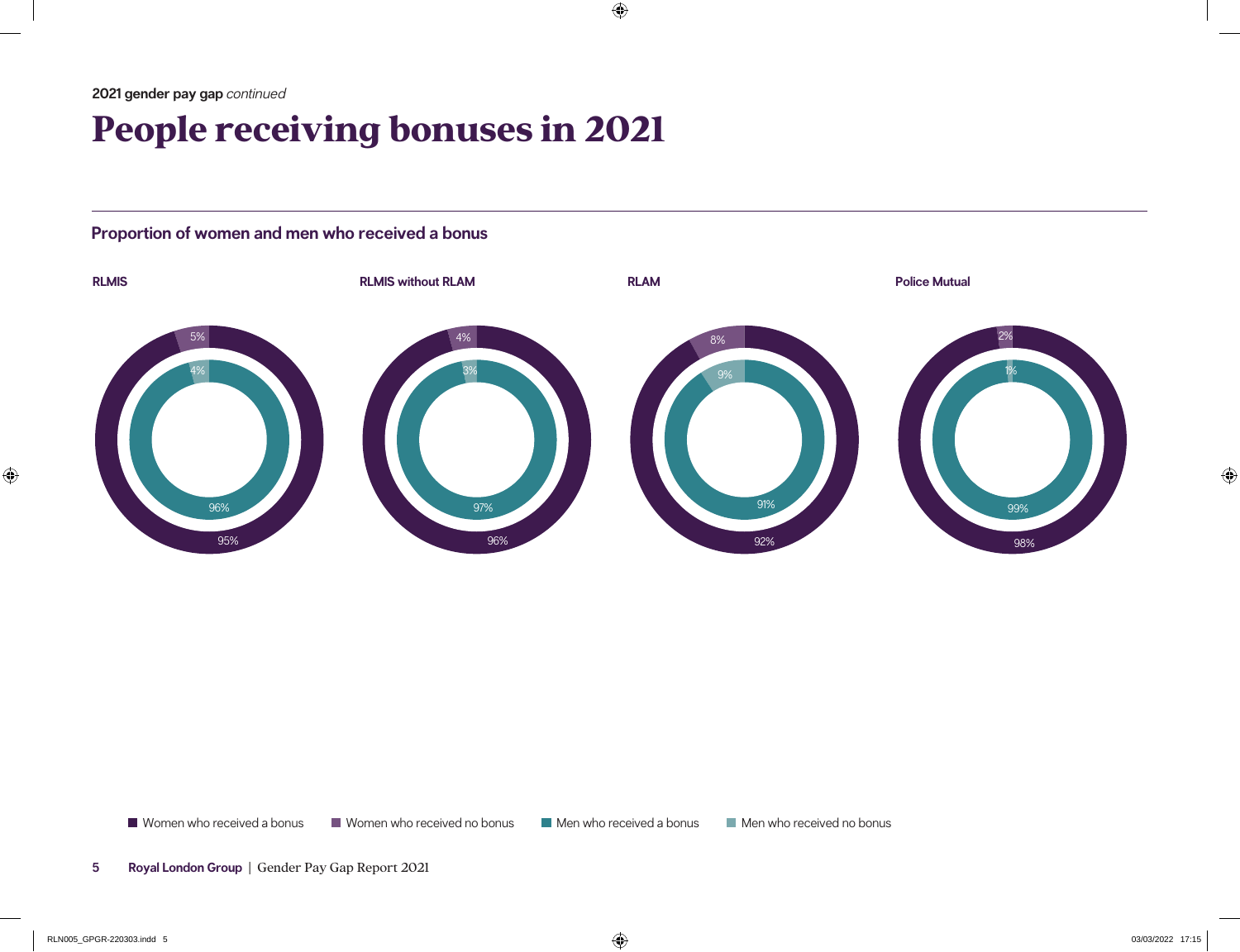# Pay Quartiles for 2021

| Upper quartile (highest paid) |                       |     |     |  |  |  |
|-------------------------------|-----------------------|-----|-----|--|--|--|
| 2021                          | 32%                   |     | 68% |  |  |  |
| 2020                          | 33%                   |     | 67% |  |  |  |
| 2019                          | 32%                   |     | 68% |  |  |  |
| 2018                          | 31%                   | 69% |     |  |  |  |
|                               | Upper middle quartile |     |     |  |  |  |
| 2021                          | 38%                   |     | 62% |  |  |  |
| 2020                          | 39%                   |     | 61% |  |  |  |
| 2019                          |                       | 41% | 59% |  |  |  |
| 2018                          | 39%                   |     | 61% |  |  |  |

|  |  | Lower middle quartile |
|--|--|-----------------------|
|--|--|-----------------------|

| 2021 | 54% | 46% |
|------|-----|-----|
| 2020 | 52% | 48% |
| 2019 | 52% | 48% |
| 2018 | 51% | 49% |

| 2021 | 61% | 39% |
|------|-----|-----|
| 2020 | 60% | 40% |
| 2019 | 59% | 41% |
| 2018 | 58% | 42% |

# **RLMIS RLMIS RLMIS** without **RLAM RLAM RLAM Police Mutual**

|                              | Upper quartile (highest paid) |  |  |  |
|------------------------------|-------------------------------|--|--|--|
| 2021                         | 36%<br>64%                    |  |  |  |
| 2020                         | 36%<br>64%                    |  |  |  |
| 2019                         | 34%<br>66%                    |  |  |  |
| 2018                         | 34%<br>66%                    |  |  |  |
|                              | Upper middle quartile         |  |  |  |
| 2021                         | 61%<br>39%                    |  |  |  |
| 2020                         | 41%<br>59%                    |  |  |  |
| 2019                         | 58%<br>42%                    |  |  |  |
| 2018                         | 39%<br>61%                    |  |  |  |
| Lower middle quartile        |                               |  |  |  |
| 2021                         | 57%<br>43%                    |  |  |  |
| 2020                         | 53%<br>47%                    |  |  |  |
| 2019                         | 53%<br>47%                    |  |  |  |
| 2018                         | 53%<br>47%                    |  |  |  |
| Lower quartile (lowest paid) |                               |  |  |  |
| 2021                         | 61%<br>39%                    |  |  |  |

| 2021 | 61%<br>39% |
|------|------------|
| 2020 | 59%<br>41% |
| 2019 | 59%<br>41% |
| 2018 | 58%<br>42% |

|                       |     |     | Upper quartile (highest paid) |     |  |  |
|-----------------------|-----|-----|-------------------------------|-----|--|--|
| 2021                  | 14% | 86% |                               |     |  |  |
| 2020                  | 11% | 89% |                               |     |  |  |
| 2019                  | 11% | 89% |                               |     |  |  |
| 2018                  | 12% | 88% |                               |     |  |  |
| Upper middle quartile |     |     |                               |     |  |  |
| 2021                  |     | 25% | 75%                           |     |  |  |
| 2020                  |     | 28% | 72%                           |     |  |  |
| 2019                  |     | 24% | 76%                           |     |  |  |
| 2018                  | 14% | 86% |                               |     |  |  |
| Lower middle quartile |     |     |                               |     |  |  |
| 2021                  |     | 34% | 66%                           |     |  |  |
| 2020                  |     | 30% | 70%                           |     |  |  |
| 2019                  |     | 26% | 74%                           |     |  |  |
| 2018                  |     | 26% | 74%                           |     |  |  |
|                       |     |     | Lower quartile (lowest paid)  |     |  |  |
| 2021                  |     |     | 49%                           | 51% |  |  |
| 2020                  |     |     | 45%                           | 55% |  |  |
| 2019                  |     |     | 48%                           | 52% |  |  |
| 2018                  |     |     | 49%                           | 51% |  |  |

| Upper quartile (highest paid) |  |  |
|-------------------------------|--|--|
|                               |  |  |

| 2021 | 49% | 51%   |
|------|-----|-------|
| 2020 | 43% | - 57% |
| 2019 | 42% | 58%   |
| 2018 | 39% | 61%   |

Upper middle quartile

| 2021 | 61%<br>39% |
|------|------------|
| 2020 | 55%<br>45% |
| 2019 | 61%<br>39% |
| 2018 | 57%<br>43% |
|      |            |

Lower middle quartile

| 2021 | 72% | <b>28%</b>  |  |
|------|-----|-------------|--|
| 2020 |     | 73% 27%     |  |
| 2019 | 65% | 35%         |  |
| 2018 | 66% | $\vert$ 34% |  |

| 2021 | 84% 16% |     |
|------|---------|-----|
| 2020 | 86% 14% |     |
| 2019 | 85%     | 15% |
| 2018 | 82%     | 18% |

**Female** Male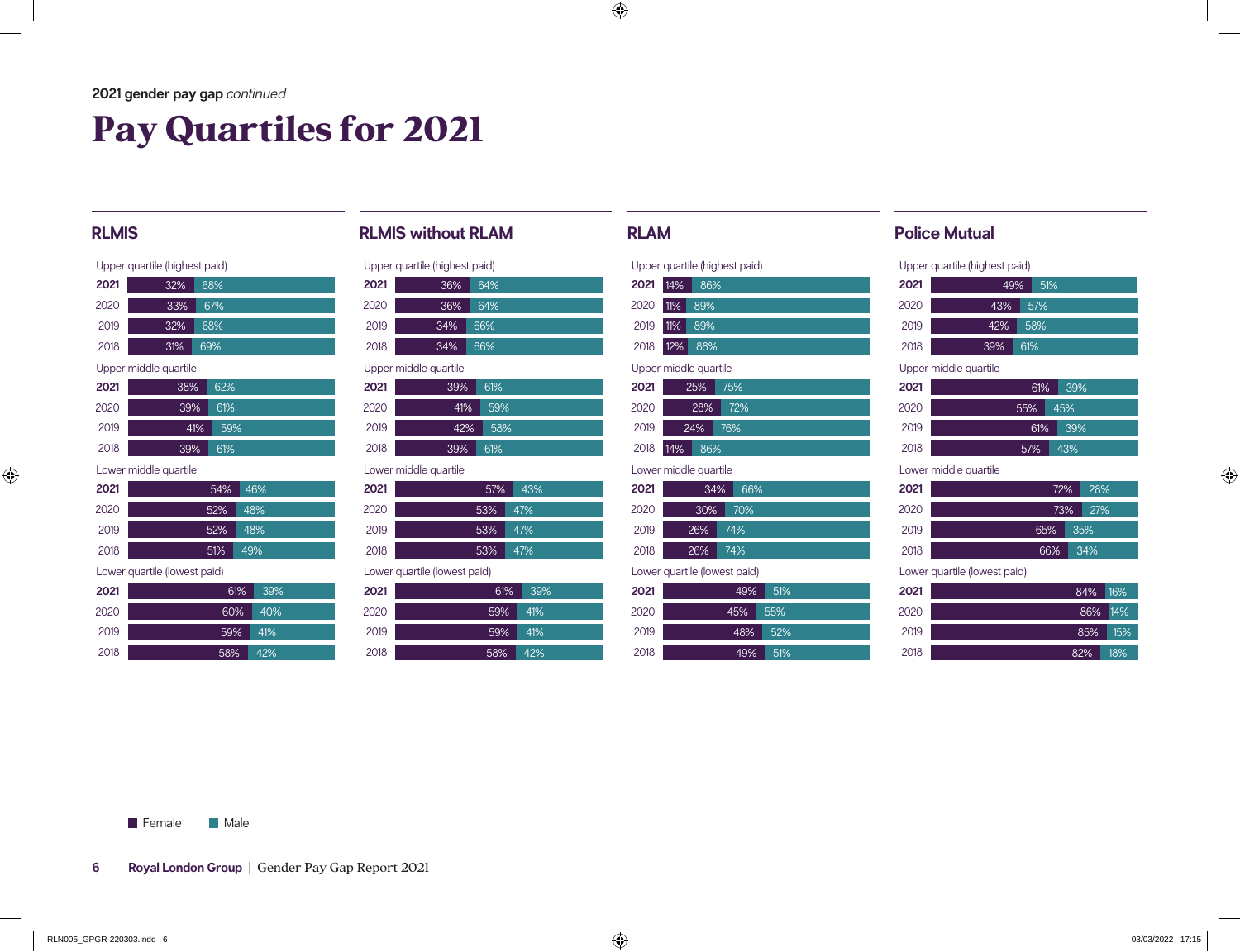# Progress on our action plan

### **Positive Action Plan**

A Diversity and Inclusion Taskforce was set up in early 2021 to ensure colleagues' views directly shaped our refreshed diversity and inclusion strategy and three-year positive action plan.

### **We have continued to focus on actions that support women across Royal London including:**

- A focus on continuing to embed inclusion through our colleague life cycle from attraction, selection, onboarding and induction through to talent management, and how we engage and reward colleagues. This includes strengthening our family friendly policies, promoting flexible working and working with our inclusion networks (detailed on Page 8) to continually listen to and act on colleague feedback to make a difference.
- Supporting leaders and colleagues to help manage unconscious bias and continuing to proactively advocate an inclusive culture. This included inclusive leadership exploratory sessions with our Board and Group Executive Committee as well as focused sessions with our functional senior leadership teams. In 2021 we launched a new mandatory e-learning module to all colleagues, educating them to recognise and manage unconscious bias and advocate inclusion. We also introduced a team inclusion discussion toolkit for leaders to hold exploratory conversations in their team meetings.
- Targeted initiatives through various stages of the recruitment and retention cycles:
	- During attraction, encouraging women to apply for vacancies via bespoke advertising campaigns, utilising our gender language tool and using more diverse job boards, such as Find Your Flex and Working Mums; and
	- During selection, by ensuring our recruiting managers are trained appropriately, we have mixed gender interview panels and our selection processes are fair and balanced.



# National Inclusion Week

In September 2021 we took part in Inclusive Employer's National Inclusion Week celebrating inclusion in all its forms, with a focus on our own inclusive culture.

As part of the week of activity, our inclusion networks hosted an event with Maggie Alphonsi, pictured, the face of international women's rugby. Speaking to around 100 colleagues, Maggie shared her experiences around gender, race and sexuality, highlighting intersectionality and answering many questions from colleagues.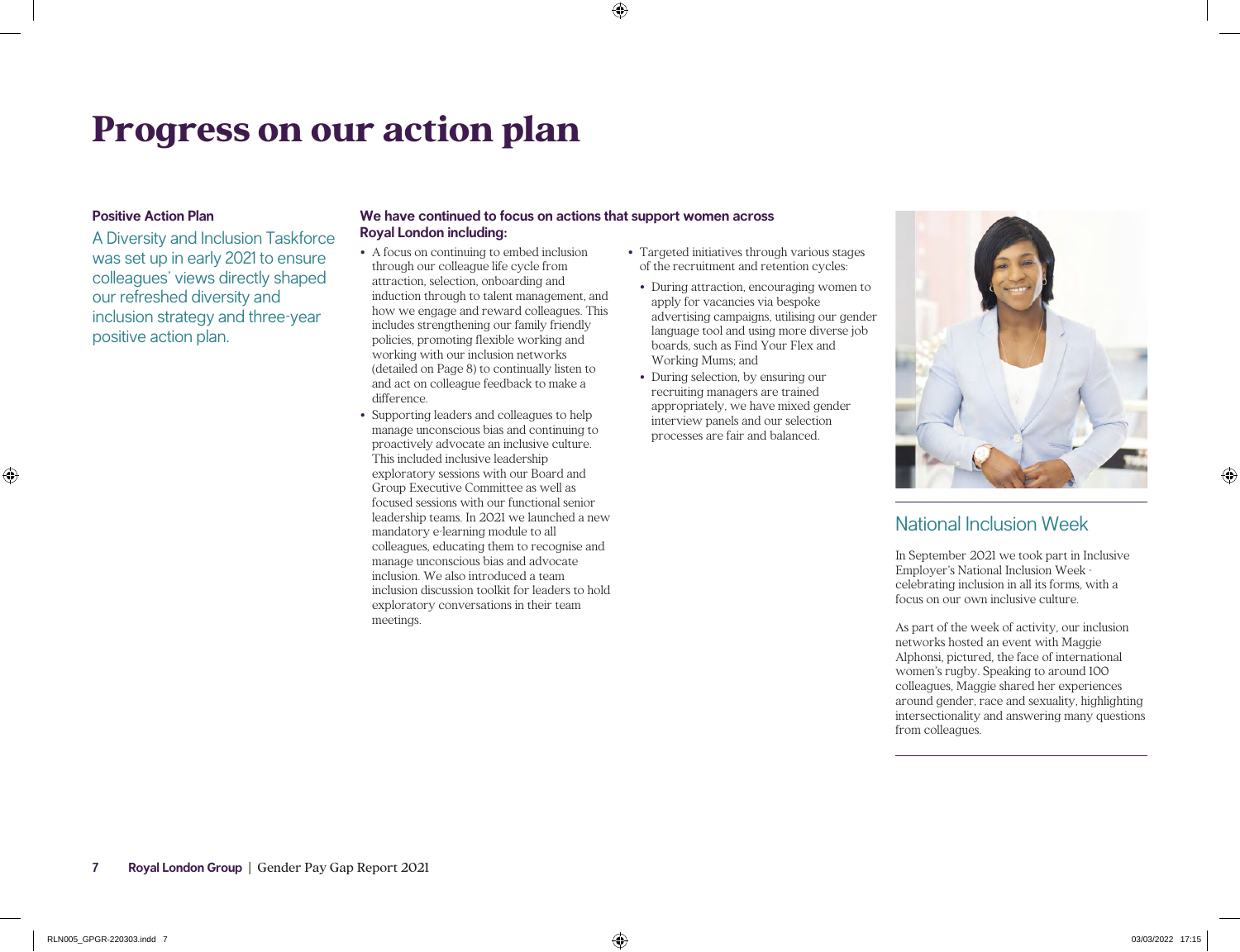# Championing inclusion across Royal London and beyond

Our four inclusion networks collaborate with each other and align their activities with our central diversity and inclusion action plan to maximise impact across Royal London. We encourage all colleagues to join a network to demonstrate active support and allyship.

## **Women's Network**

A community that celebrates and supports its members, helps us to learn more and inspires all of us to aim higher. Data and feedback from a survey of members at the end of 2020 helped shape events in 2021. Confidence and development were strong themes and events focused on three key areas of team working, finance, and wellbeing. Events included sessions on adapting to ongoing change, risk and resilience, and financial and economic abuse. There are two sub-groups to the Women's Network – Women in Technology and our Periods & Menopause Group – focused on actions such as supporting over 20 new Periods & Menopause champions and launching guidance and training for leaders.

Highlighting intersectionality, many activities were held in collaboration with other networks around common themes and key dates such as National Inclusion Week.





## **PRIDE Network**

PRDE

Our LGBT+ network where both LGBT+ colleagues and allies alike can come together as a community and where members can feel comfortable sharing their experiences and connect with one another.

PRIDE isn't just about being LGBT+, it welcomes allies (someone who openly supports LGBT+ people). Joining the network as an ally can help spread positive messages of inclusion. The network aims to support members so they feel confident in their role and achieving their personal and career development.

### **BAME (Black Asian and Minority Ethnic) Network**

The network's aim is to provide a space for all ethnicities to connect, share experiences and take action to promote race equality and diversity – educating, engaging and empowering. The network showcases the diversity, breadth of skills and knowledge that everyone brings to Royal London and colleagues are encouraged to participate by promoting awareness and embracing our rich cultural diversity.

## **EARL (Enabling disability confidence At Royal London)**

The network aims to raise awareness and combat stigma and stereotypes faced by people with disabilities, both visible and hidden. Key areas of focus include developing insight and awareness, building confidence and helping foster an inclusive workforce where colleagues feel supported, having access to the right equipment and supporting people to feel able to progress and develop their skills and careers.



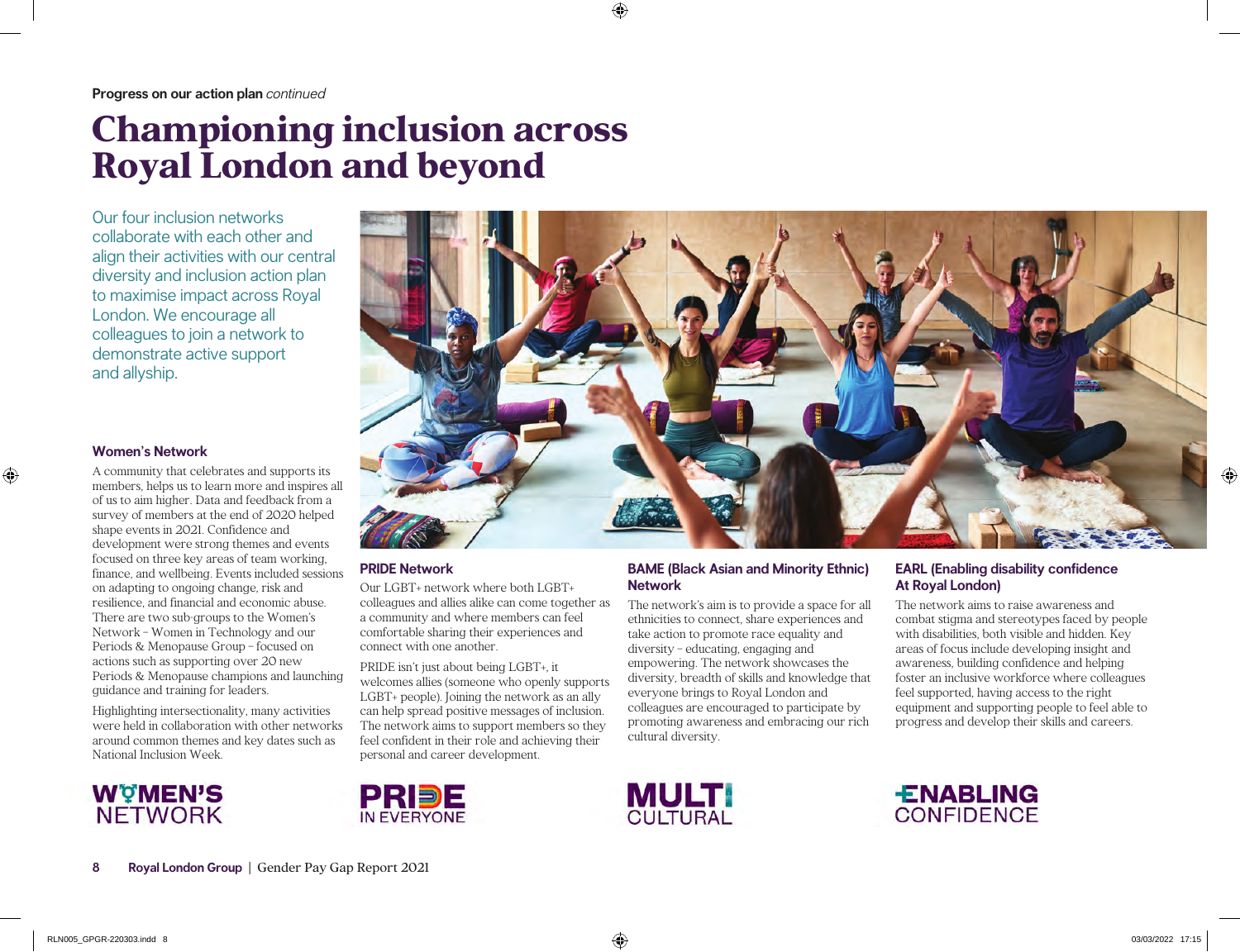### **Spotlight on Action Plan Activities**

### Career Confidence Programme

In September we launched our first Career Confidence Programme which aims to support colleagues overcoming potential career barriers by building confidence, expanding their networks and empowering them to step forward for new or broader opportunities.

A virtual launch session was held in November with around 150 colleagues attending. The interactive event included sharing of participant journeys and experiences, working together to understand and discuss real or perceived blockers and also hearing from others, including Tracey Kneller, Group Chief People Officer, and an external guest speaker, Jane Cordell, a coach and social entrepreneur who is deaf and focuses on supporting people to achieve their full potential.

Feedback was positive and the insight and output from the day has been integral to shaping the rest of the programme to ensure we achieve the desired outcomes.

"It gave me time to really think about where I have been, where I am now and where I want to go and what help I need to get there."

## "It's been an incredible and value add day - big thanks for the support!"

### Inclusion Networks Mentoring Programme

Insight from our inclusion networks listening sessions and surveys identified mentoring as an important strand of support. Phase one focused on our Women's and BAME network members as these colleagues are under-represented at Royal London, compared with our customers and communities, particularly across leadership roles.

By the end of 2021, all members of our inclusion networks had been offered six hours of mentoring with a senior leader, over a six-month period. A total of 85 mentees were matched, with all providing positive feedback. 100% of colleagues were extremely or very satisfied with the programme and 98% described their mentor match as excellent or good. Key themes to emerge from the mentoring sessions were linked to confidence building, career paths, balancing family and work, raising profile and building networks.

"Challenged with a different perspective and ways of dealing and understanding situations. Pushed me to respond in ways I wouldn't have considered myself."



100%

of colleagues who took part in our Mentoring Programme were extremely or very satisfied

"It's been brilliant to mentor someone outside my own business area, so refreshing. The process has been superb - my mentee has been fully engaged, working on her promotion, which she has now gained. Definitely an energising programme."